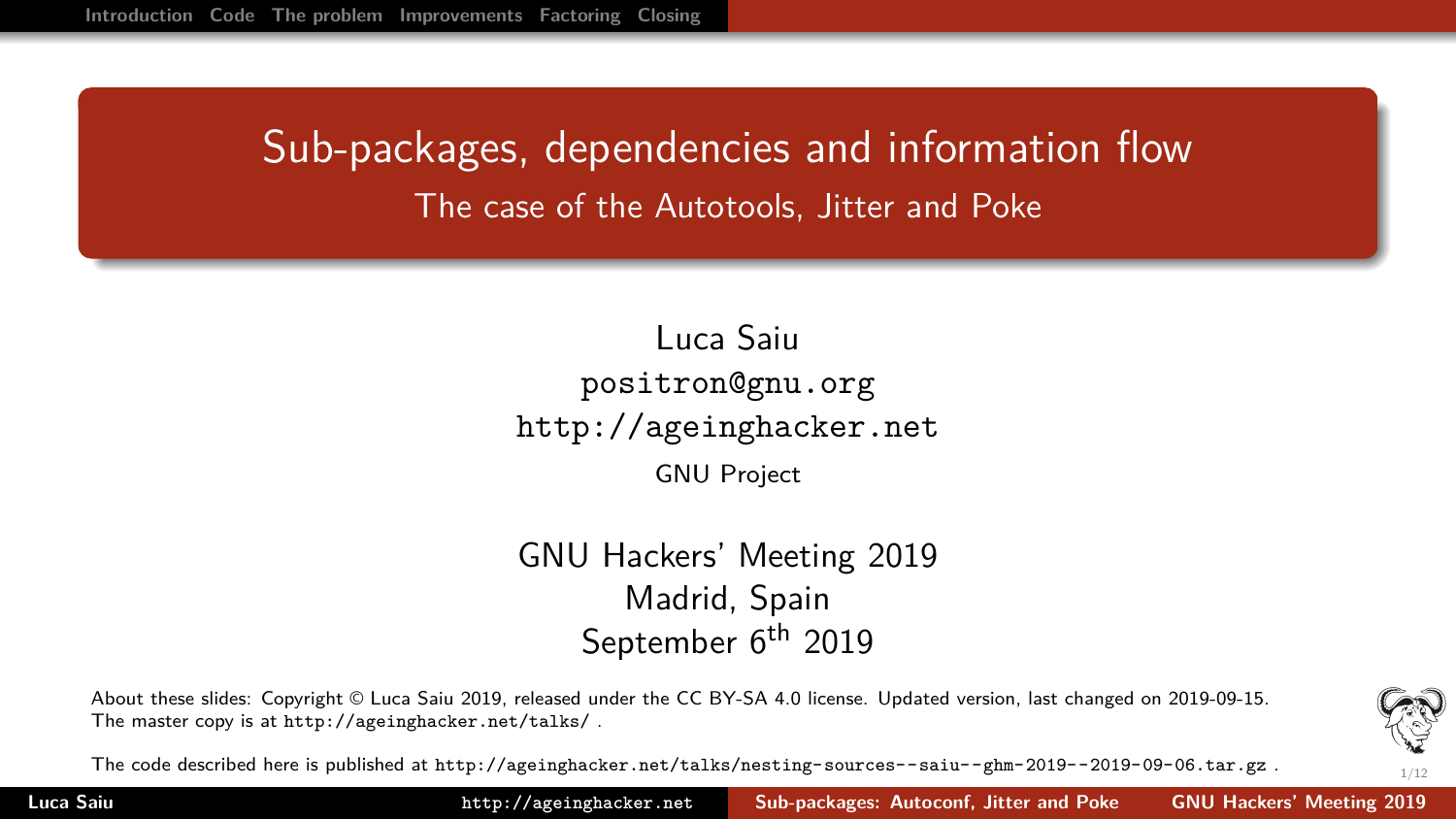#### <span id="page-1-0"></span>Introduction

Poke, by José Marchesi, relies on Jitter, by me.

- Poke includes a compiler, generating code (at run time) for a VM generated (ahead of time) by Jitter
- Jitter is a dependency of Poke's
	- José's idea: distribute Jitter as part of Poke,  $\frac{\partial^2}{\partial x^2}$ -Gnulib...
		- ... making Jitter a sub-package instead of a dependency.

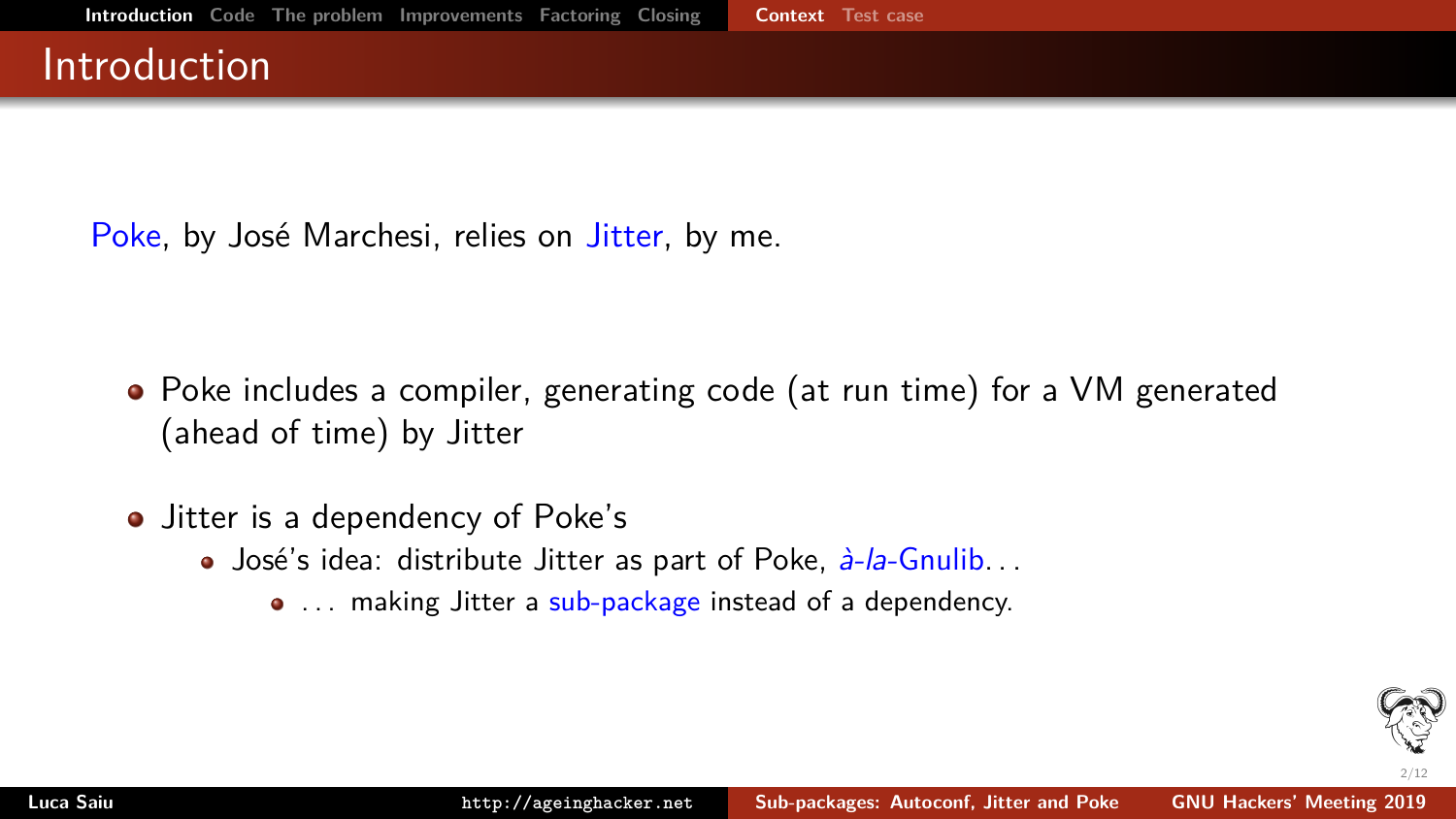### <span id="page-2-0"></span>A simplified example

The Automake manual contains a nice example:

- $\bullet$   $\frac{arm}{s}$  is program, requiring...
- $\bullet$  . . . hand/, a library

The hand/ source directory is contained within the arm/ source directory, as arm/hand/ so that hand/ is a *sub-package* of arm/'s. Both use Autoconf and Automake.

I expanded the example, writing C files and adding a configure-time option in hand/, to show you my point.

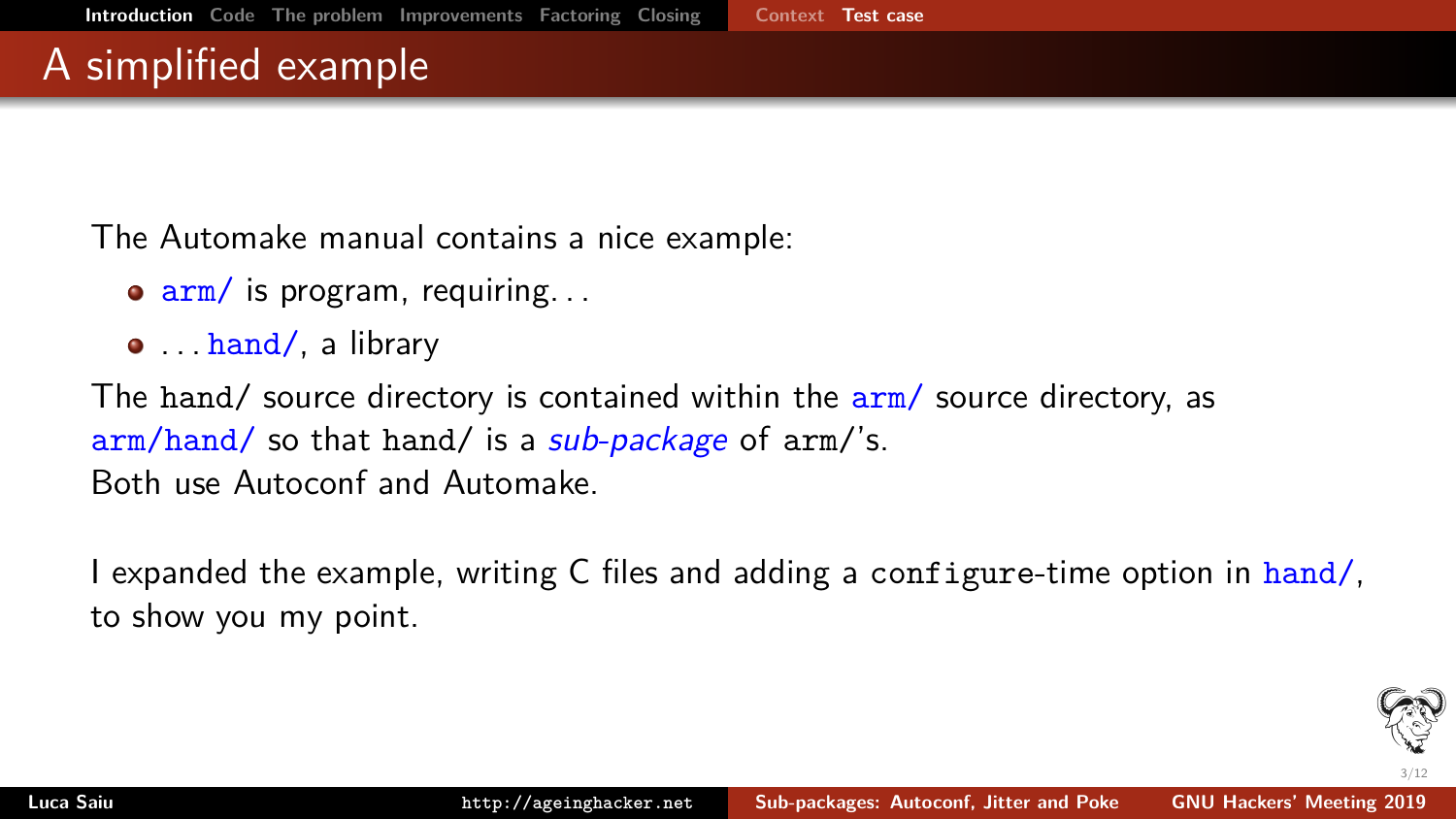#### <span id="page-3-0"></span>Demo, first version

#### [Demo]

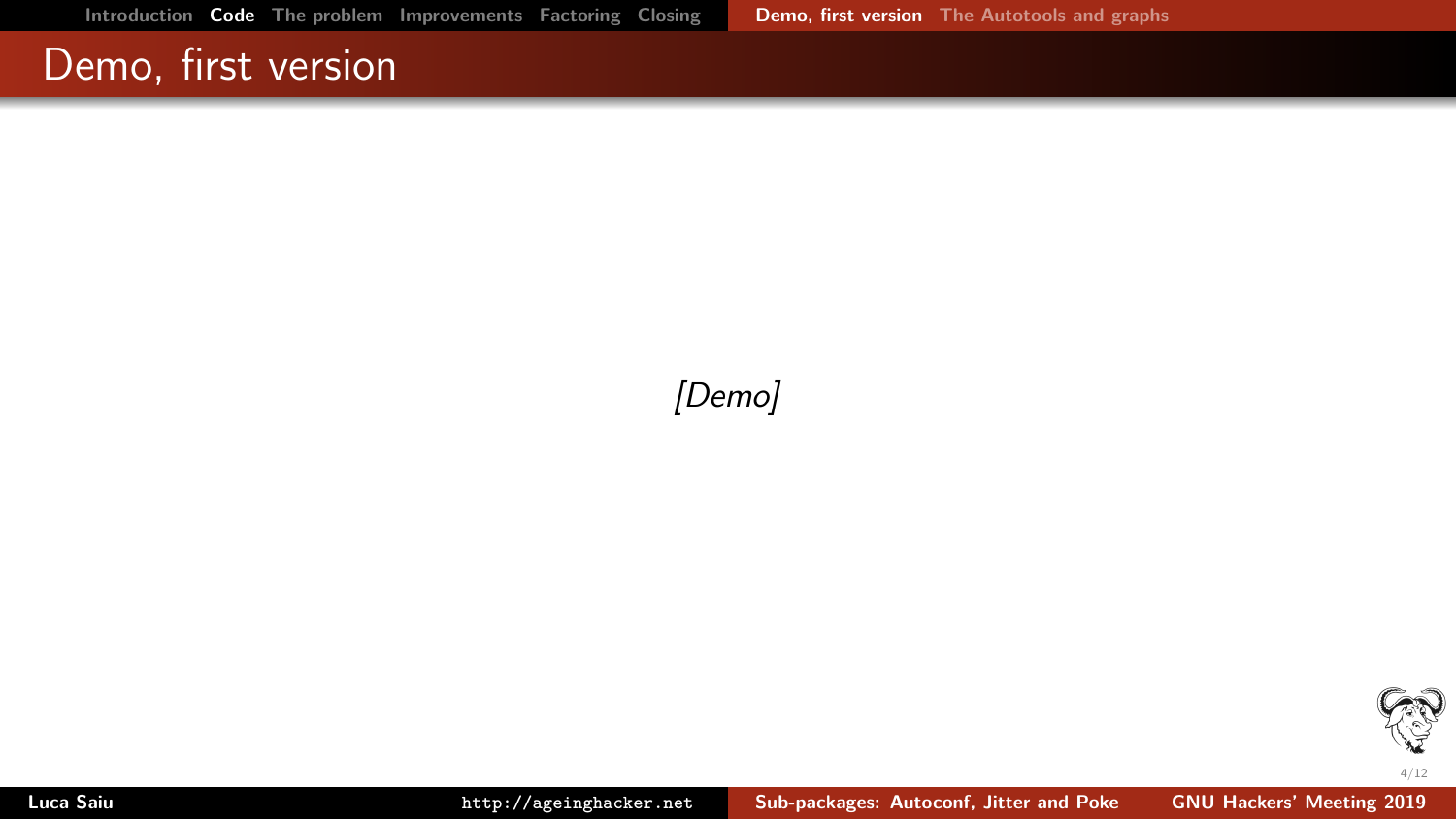#### <span id="page-4-0"></span>Nesting, dependencies and information flow

Three questions about arm and arm/hand:

- which package depends on the other, at build time? (Obvious)
- which package depends on the other, at configuration time?
- which configure script passes information to the other? How does information flow between arm and arm/hand?

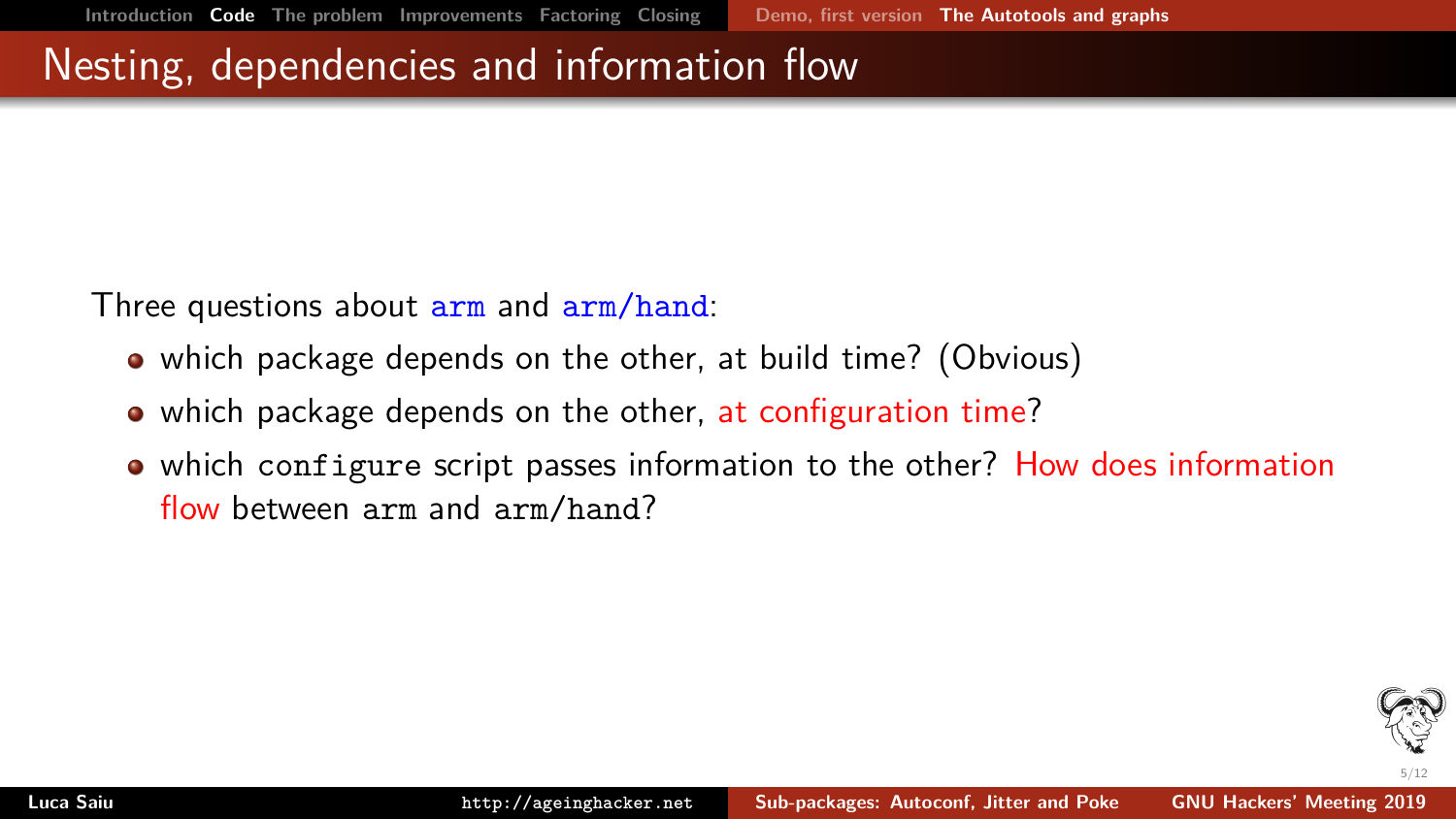#### <span id="page-5-0"></span>What if arm/ depended on arm/hand/'s configuration?

Imagine that  $arm/$  needs to base some of its configure-time decisions on the configuration of hand/.

That is the case of Poke with Jitter and, I anticipate, of many other projects which could benefit from basing their configure- or make-time behavior on a sub-package's configure-time choices, if it were made easier.

This *information flowing* from the sub-package's configuration *back to the* super-package configuration does not fit AC CONFIG SUBDIRS as presented in the Autoconf and Automake manuals: configuring sub-packages at the time of AC\_OUTPUT is too late!

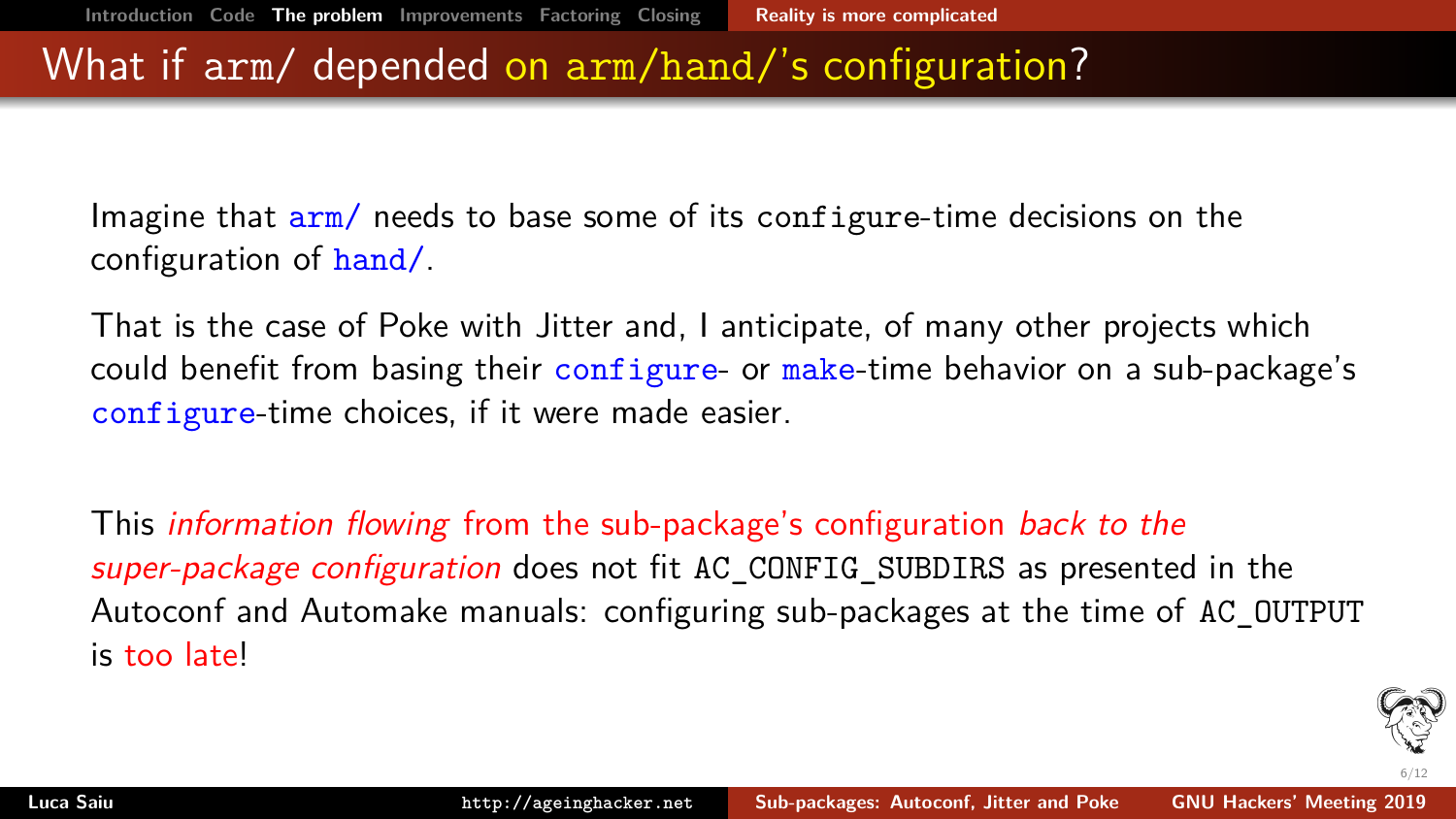#### <span id="page-6-0"></span>Demo, second version

[Demo]

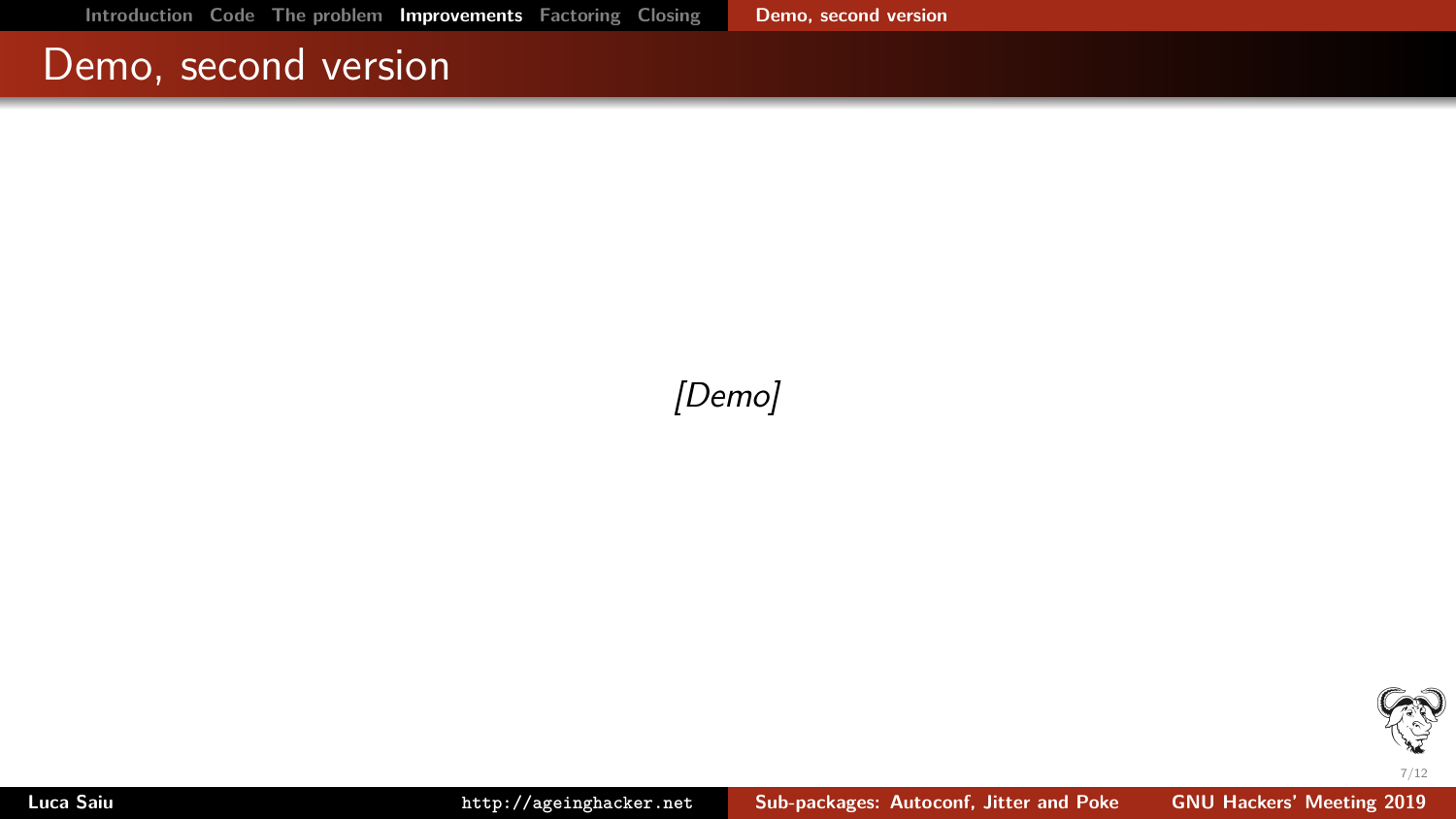#### <span id="page-7-0"></span>How to make this reusable

Nothing difficult: an Autoconf macro. It will be distributed along with Jitter in  $jitter.m4.$  [Thanks to Darshit Shah for suggesting the GNU Autoconf Archive. I will contact the Autoconf maintainers as well.]

Then, it will be usable from the super-package's configure.ac like any other Autoconf macro:

In arm/configure.ac

AC CONFIG SUBDIRS NOW([hand])

(Likely with another name for the macro so as not to conflict with Autoconf's namespace, unless it becomes official.)

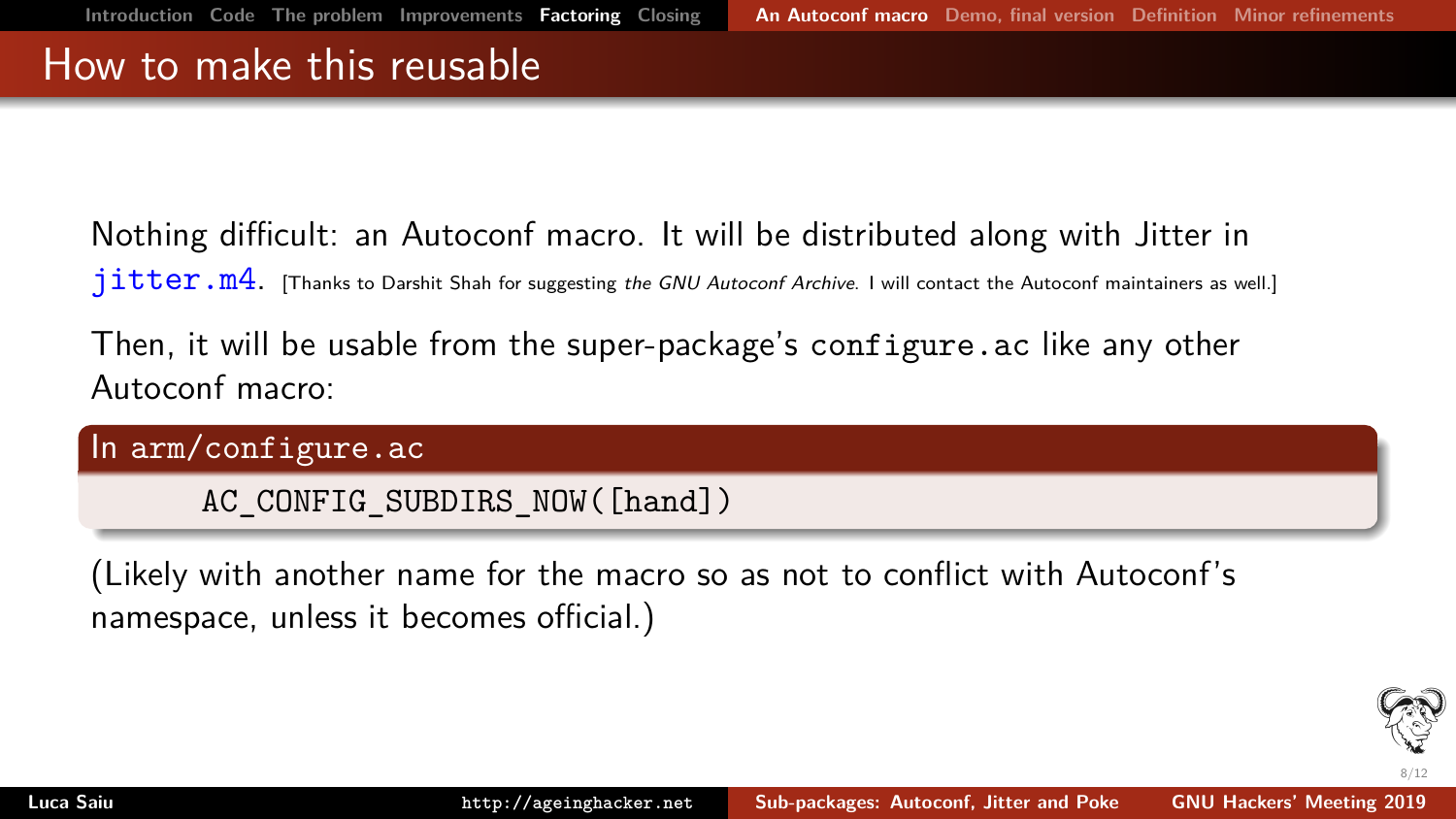### <span id="page-8-0"></span>Demo, last version

#### [Demo]

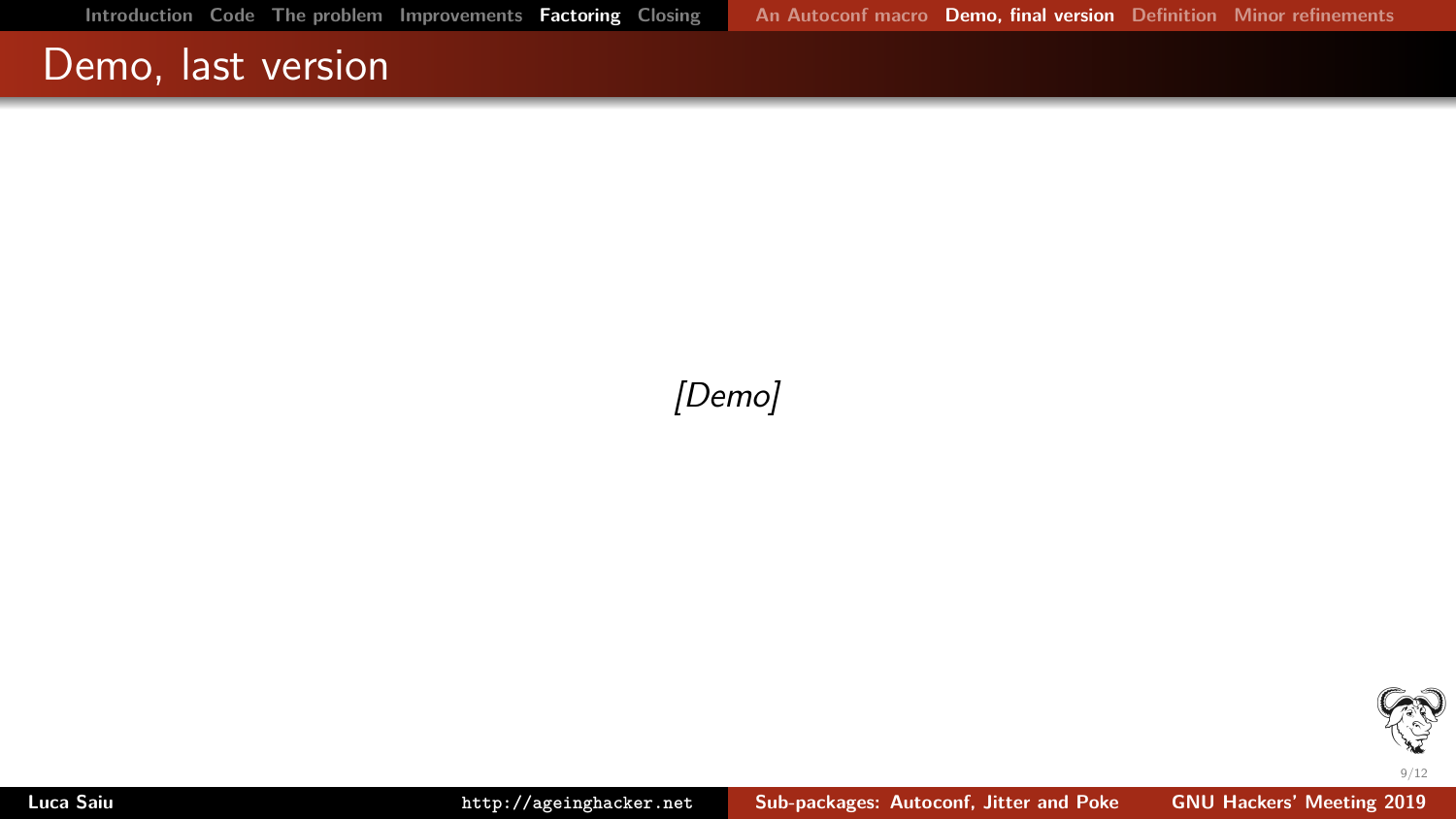# <span id="page-9-0"></span>The macro definition

#### In jitter.m4, for example

```
AC DEFUN([AC CONFIG SUBDIRS NOW], [
ac config files backup="$ac config files"
ac config files=''
subdirs backup="$subdirs"
subdirs=''AC_CONFIG_SUBDIRS([$1])
AC_OUTPUT
rm config.status
ac config files="$ac config files backup"
subdirs="$subdirs backup"
])
```
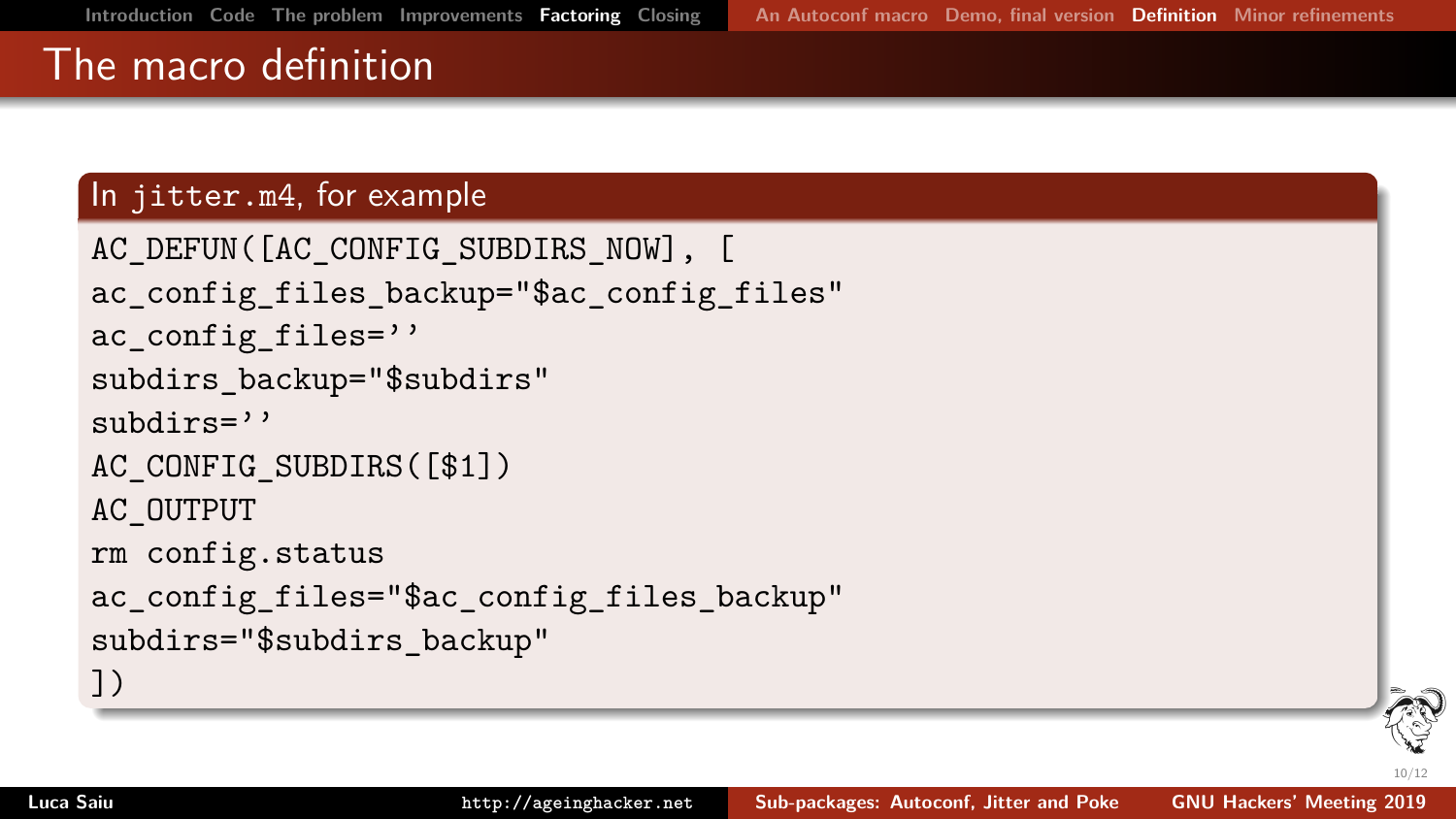11/12 .

#### <span id="page-10-0"></span>The macro definition — possible minor refinements

#### In jitter.m4, for example

```
AC DEFUN([AC CONFIG SUBDIRS NOW], [
ac config files backup="$ac config files"
ac config files=''
subdirs backup="$subdirs"
subdirs=''AC CONFIG SUBDIRS([$1])
AC OUTPUT SUBDIRS # An internal macro.
                    # No need to delete config.status here.
ac config files="$ac config files backup"
subdirs="$subdirs backup"
])
```